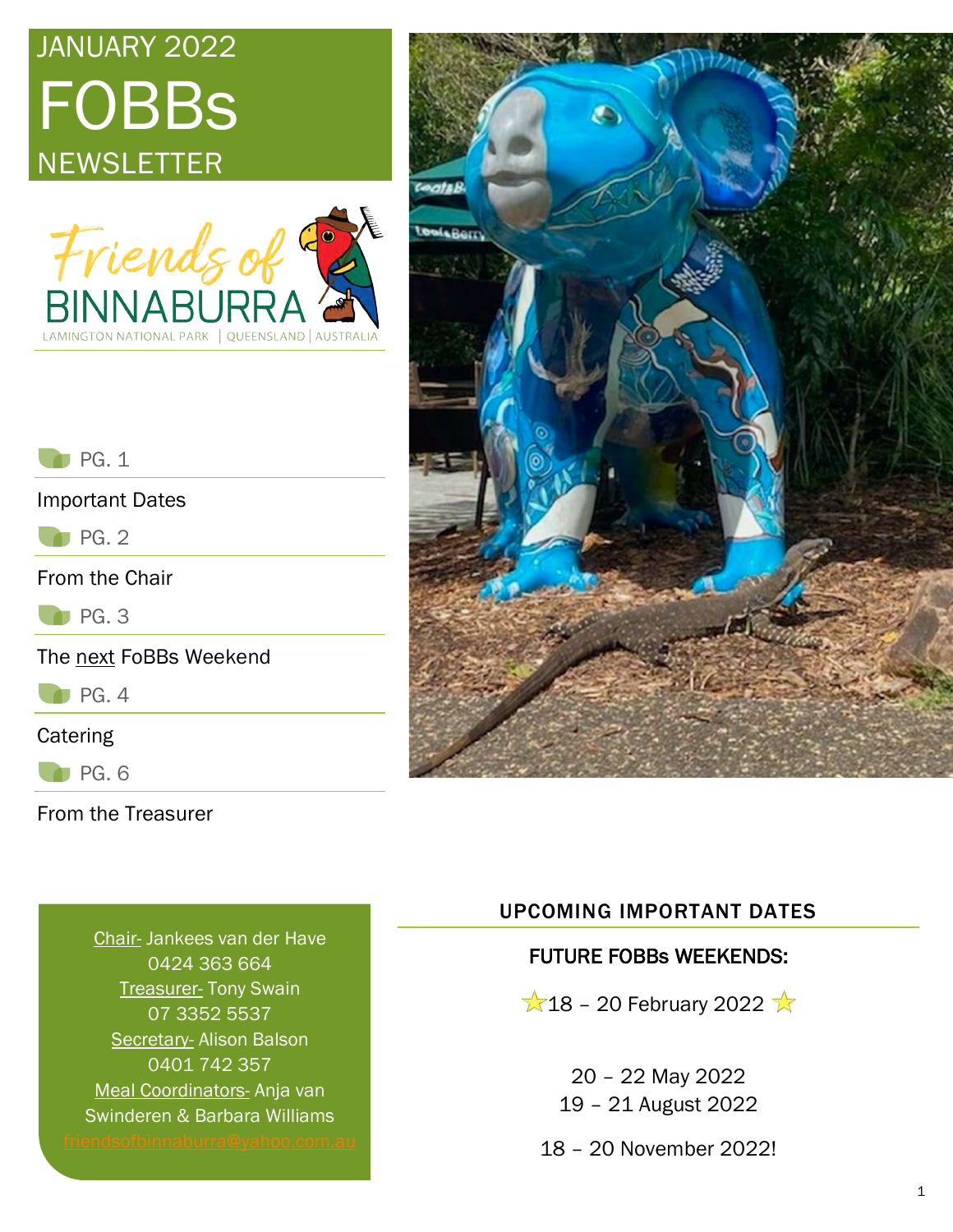

### FROM THE CHAIR, JANKEES…

We are quickly approaching our first FOBBs weekend for 2022. With the huge amounts of rain we have had over the past couple of months, we can expect a very green weekend and hopefully the rain will be put on hold for our working bee! Don't forget to bring some wet weather gear, though.

After a long period of silence, I have finally received the paperwork from the Scenic Rim Council for the acceptance of our environmental grant for 2022. This is great news because it means we will be able to have Kirby's involvement in our bush care efforts for another full year.

Recently, I have been contacted by Jeanette Nobes, a long time Binna Burra supporter, who has donated a very nice collection of rainforest plants to us. Barbara and I have collected the plants in Maleny recently and they are currently recovering (in my shade house in Brisbane) from the first half of the journey up to Binna Burra. They will be included in our plans for the bush rehabilitation during this year. A big Thank You to Jeanette!

This weekend we will aim to finish the work on the track to the Skylodges and will continue building the steps leading to the new toilet and shower block under the teahouse. Track clearing, weeding/planting and checking the library books are also on the list. Further tasks will be added in the coming fortnight.

Please have a good look at the meals information elsewhere in the newsletter and let Anja or Barbara know what you'd like to contribute. FYI: "COVID allowing" Barbara and I will not answer our home phone from Feb 9 -13th.

Looking forward to seeing many of you in a couple of weeks.

Jankees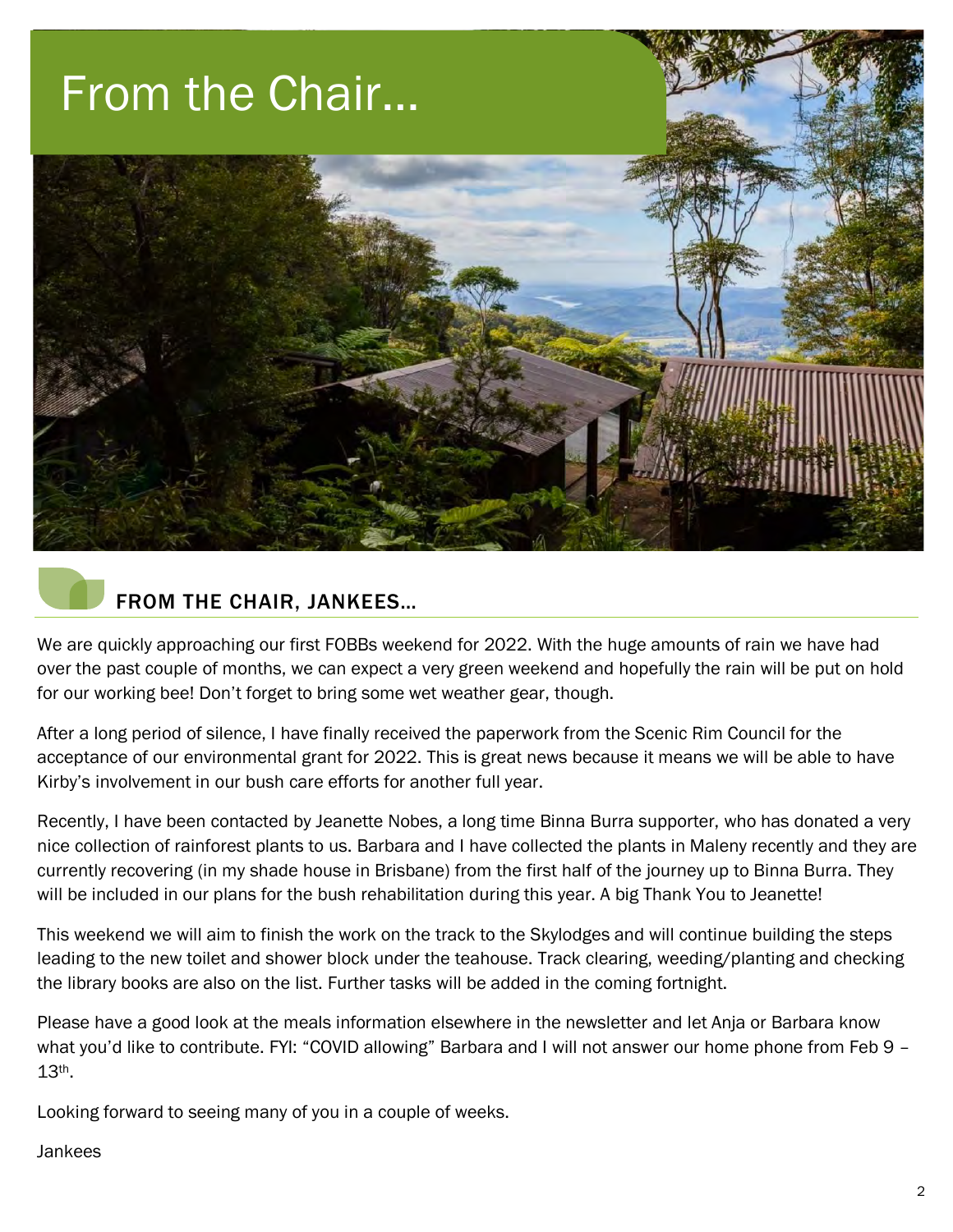# The next FoBBs Weekend… 18 – 20 February 2022



### COVID-19 INFORMATION

To attend the FOBBS weekend (this includes day visitors on the Saturday!) we all need to comply with Binna Burra's approved COVID policy. This means ALL PARTICIPANTS OVER THE AGE OF 16 NEED TO BE AT LEAST DOUBLE VACCINATED AGAINST COVID-19. You need to be able to show the green tick on your smart phone, or present a COVID vaccination record on paper. For those of us who are not (yet) fully vaccinated you will need to show a valid vaccination exemption statement from a medical practitioner to attend this FOBBs weekend.

Masks need to be worn inside when not seated and we need to observe the usual social distancing rules when outside.



The first weekend of the new year means that we will have a quick AGM at lunch time on the Saturday. We need to fill the committee positions for 2022, so please give some thought to how you would like to contribute to FOBBs this year.

We need:

- A chair
- A deputy chair
- A treasurer
- A secretary
- One or two people doing the meal coordination

After his years as Chair and Treasurer, Tony Swain is stepping down as Treasurer and due to an increasing workload due to COVID, Alison Balson would ideally like to hand over the secretary role.

Anja, Barbara and Jankees are willing to continue in our roles for another year.

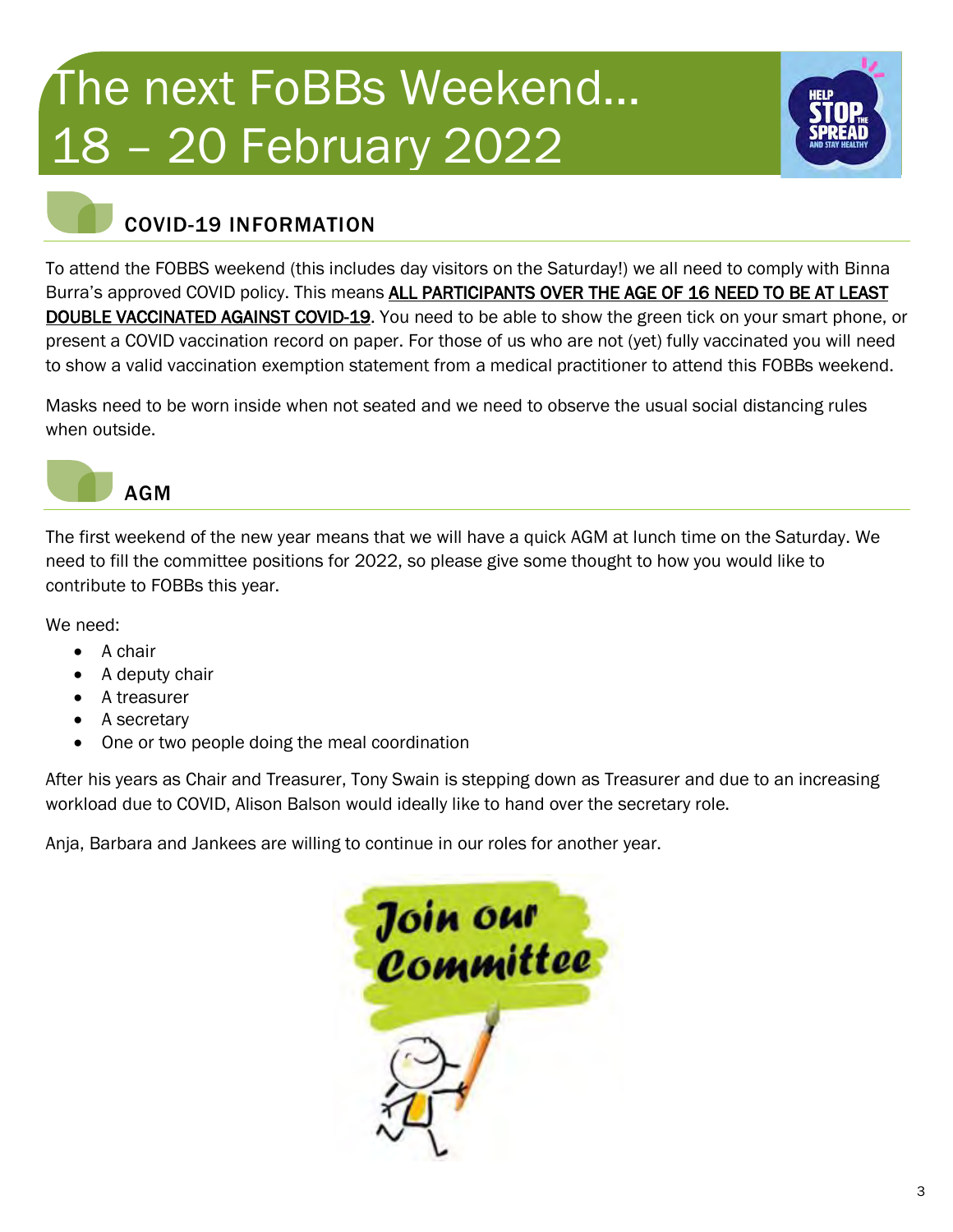### FOBBS SHIRTS & BADGES

For those of you who have not yet collected your FOBBs shirt and/or badge, we will bring them this weekend and they can be paid for in cash (\$50 for a shirt, \$10 for a badge), or via a payment directly into the FOBBs account.

We will take new orders for shirts and when we have enough we'll ask Binna Burra to place another order.



As usual, dinner on Friday, breakfast on Saturday and lunch on Sunday are self-catered and up to everyone individually.

Saturday Morning Tea: Scones provided by Binna Burra. Saturday Dinner: See below. Sunday Breakfast: Breakfast will be served by Binna Burra at the Pottery Shed. Saturday Dinner Theme:

## AUSTRALIAN BBQ AT THE POTTERY SHED!

Pre-dinner drinks and nibbles are up to your own discretion. Some of us are likely to go up to the Bushwalker's Bar (support Binna Burra AND beautiful views) while others might like to stay at the Pottery Shed. Your choice!

At the time of writing this, COVID restrictions have eased somewhat, which means that we can present the food in a buffet-style. If circumstances change closer to the time, we'll have to adapt to whatever the new situation is then!

We will supply the meat for the grill including vegetarian options. We'll also have condiments and various bread/buns.

We need you to bring some dishes to round out the barbecue, such as: Salads: coleslaw, potato salad, green salad, Greek salad Corn cobs Garlic bread DESSERT!!



#### Also, please remember:

• Given the acute restrictions of kitchen facilities at the Pottery Shed, it's essential to bring something which can be served (and eaten from) a plate, not a bowl.

• Everything apart from items to be cooked on the BBQ must be prepared in advance – no assembling on Saturday. If they can come in their serving containers, that would be even better.

The refrigerator in the Pottery Shed will be available to us.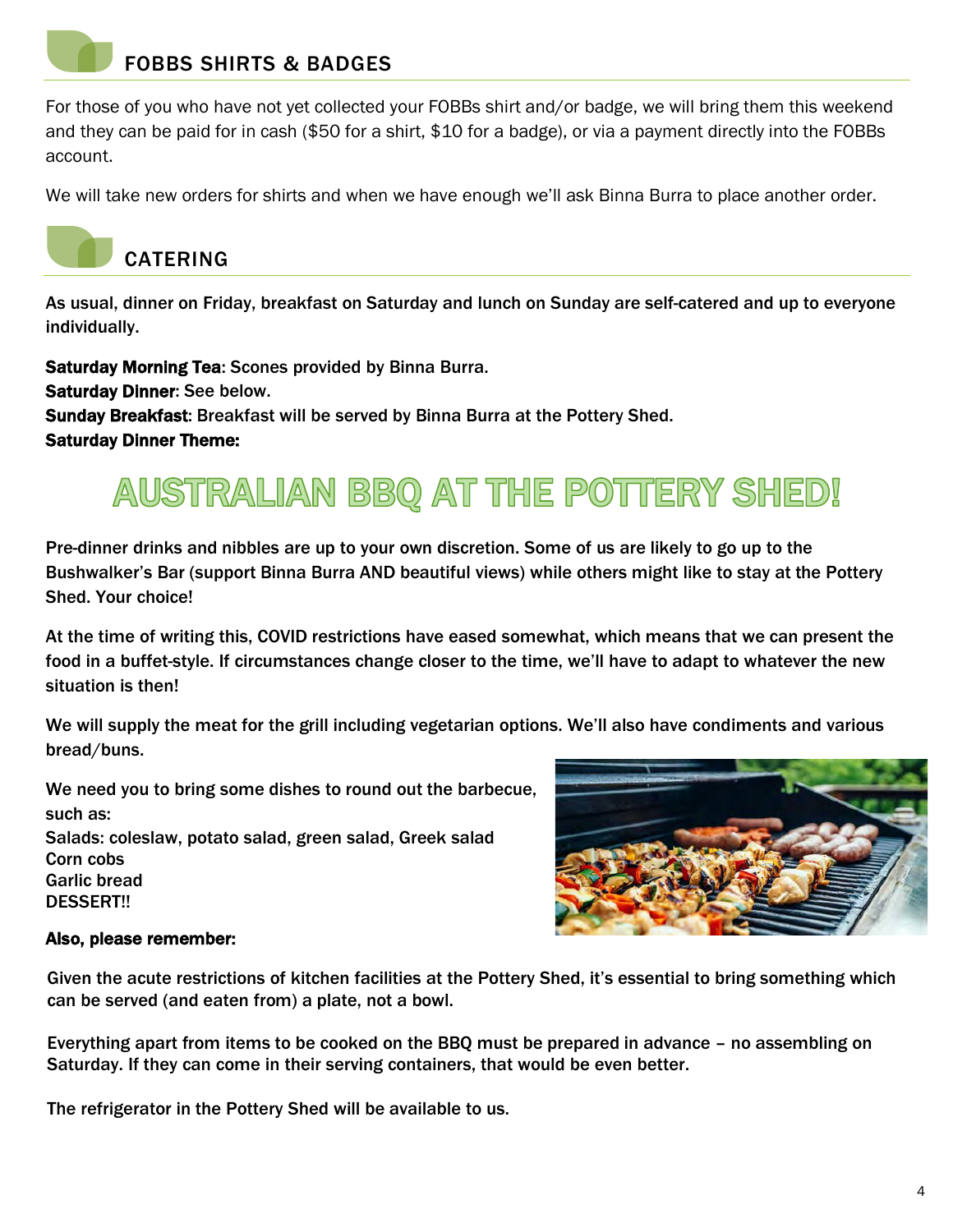• As usual, the cost of the meal will be \$10/adult and the cost of contributions will be reimbursed to contributors – please present dockets to the Acting Treasurer on the weekend.

WE NEED EVERYONE TO RESPOND BEFORE MONDAY FEBRUARY 14 WITH THE FOLLOWING INFORMATION:

- 1. How many in your group.
- 2. Dietary requirements Pescatarians / Vegetarians / Vegans / Allergies. We will arrange for fish or vegetarian options, BUT ONLY for those who request them. We must have numbers for this by Monday February 14. If we don't hear from you by then you'll have to arrange for your own item/s to be barbequed.
- 3. What you plan to bring along to share with the group.

CONTACT: Barbara/Anja concerning your contribution and/or dietary requests on PH: 3378 3589/ 3720 0637 or email: barbar33@bigpond.net.au



### ACCOMMODATION

We are very fortunate to have the use of the house on Boongala Rd again. At this stage we have two double rooms available. Please contact Jankees (0424 363 664) and the rooms will go to the first callers. I have had contact with the owner and at this stage he would really appreciate it for us to spend some time gardening around the house. So, for those of us staying at the house, please reserve some time on Friday afternoon or Sunday after breakfast for this task as a Thank You for using the accommodation.

Binna Burra accommodation, tent sites, caravan/RV sites, on site Safari tents and Skylodges can be booked via the usual Binna Burra on-line or phone channels.



## ARE YOU COMING???????

#### RSVP: Monday 14th February via the FOBBs email:

Let us know:

- Who is coming;
- When you are coming; and
- Which meals you will be there for: Saturday morning tea, Saturday dinner, Sunday breakfast. And reply to Anja/Barbara about your meal contributions and dietary requirement.